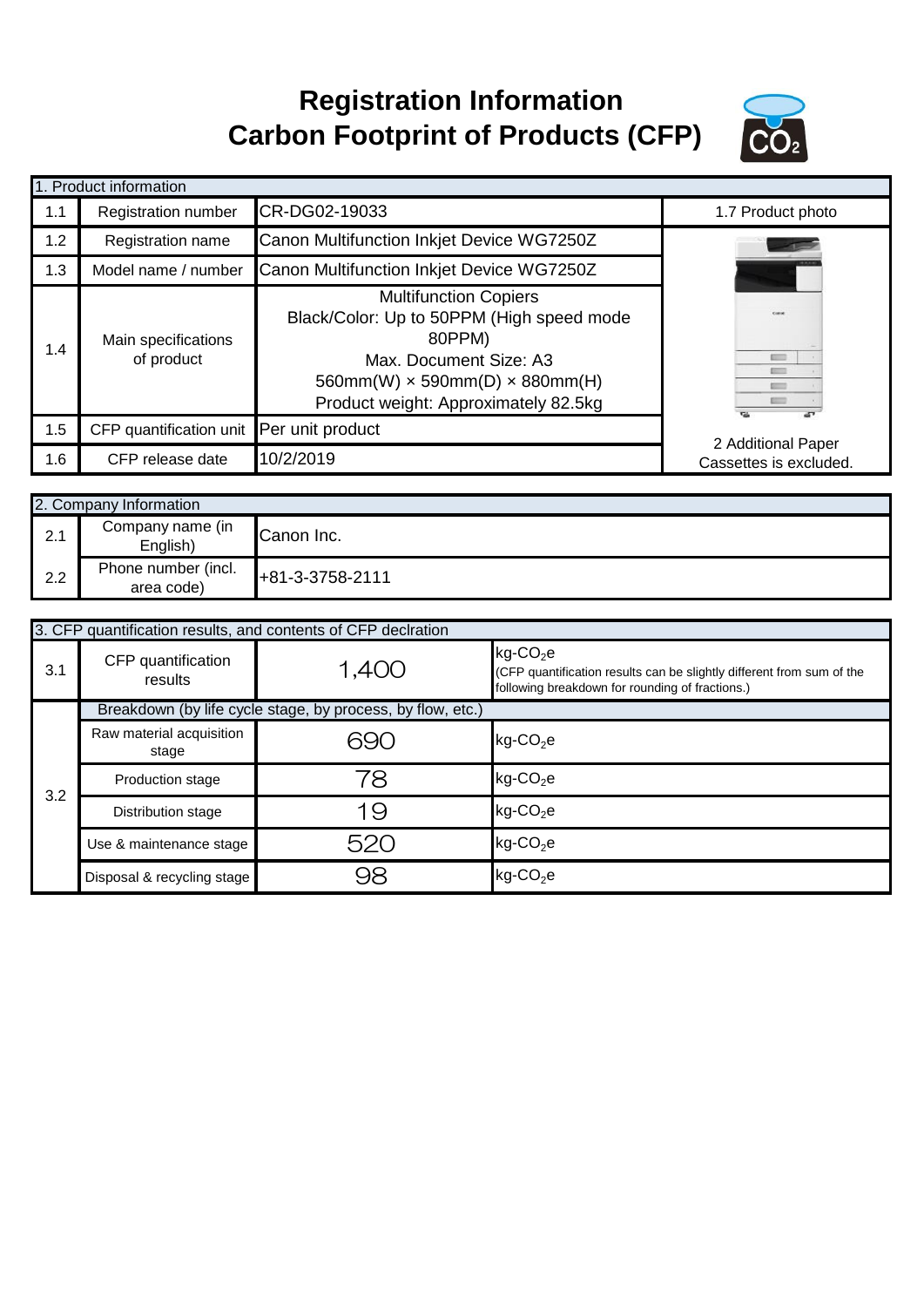|     | Value and description of additional info. |                                                                                                                                                                                                                                                                                                                                                                                                                                                                                                                                                                                                                                                                                                                                                                                                                                                                                                                                                                                                                        |                                                                           |                                                                                                                      |
|-----|-------------------------------------------|------------------------------------------------------------------------------------------------------------------------------------------------------------------------------------------------------------------------------------------------------------------------------------------------------------------------------------------------------------------------------------------------------------------------------------------------------------------------------------------------------------------------------------------------------------------------------------------------------------------------------------------------------------------------------------------------------------------------------------------------------------------------------------------------------------------------------------------------------------------------------------------------------------------------------------------------------------------------------------------------------------------------|---------------------------------------------------------------------------|----------------------------------------------------------------------------------------------------------------------|
|     |                                           | <numerial value=""></numerial>                                                                                                                                                                                                                                                                                                                                                                                                                                                                                                                                                                                                                                                                                                                                                                                                                                                                                                                                                                                         | <value cfp="" mark="" on=""></value>                                      |                                                                                                                      |
|     | Value to be stated<br>on the mark         | 1,400<br>kg                                                                                                                                                                                                                                                                                                                                                                                                                                                                                                                                                                                                                                                                                                                                                                                                                                                                                                                                                                                                            | Per unit product                                                          |                                                                                                                      |
| 3.3 | Contents of additional<br>info.           | . This number does not include paper factor.<br>. The destination is calculated as USA.<br>. In the production and in the disposal,<br>recycling stage where product types are set in<br>PCR, the load-factor calculations are<br>performed according to the scenarios of<br>printers and multifunction machines (IJ<br>method).<br>. Regarding the usage and maintenance<br>stage, the load was calculated according to<br>the scenario as below.<br>- Print mode: High-speed mode<br>- Operating conditions: TEC measurement<br>conditions (Based on Energy Star Ver.3.0)<br>- Power consumption per sheet:<br>Calculated by setting the number of printed<br>sheets per week specified in Energy Star<br>Ver.3.0 to 1/4<br>- Lifetime-printing: 100,000 sheets<br>- Lifetime power consumption<br>: Lifetime power consumption [kWh] =<br>Power consumption per sheet [kWh / sheet]<br>* Lifetime printing number [sheet]<br>- Conditions other than the above follow the<br>printer and MFP (IJ method) scenarios. | Use &<br>mainten<br>ance<br>stage<br>37%.<br>Distribut<br>ion stage<br>1% | Disposal &<br>recycling stage<br>7%<br>Raw<br>material<br>acquisiti<br>on stage<br>49%<br>Producti<br>on stage<br>6% |
| 3.4 | Remarks                                   |                                                                                                                                                                                                                                                                                                                                                                                                                                                                                                                                                                                                                                                                                                                                                                                                                                                                                                                                                                                                                        |                                                                           |                                                                                                                      |

|     | 4. Interpretation of CFP quantification results |                                                                                                                                                                                                                                                                      |  |  |  |
|-----|-------------------------------------------------|----------------------------------------------------------------------------------------------------------------------------------------------------------------------------------------------------------------------------------------------------------------------|--|--|--|
|     |                                                 | .CO2 emission in raw material acquisition stage is the largest as 49%. It can be<br>said that the miniaturization of the product and the use of the low negative<br>environmental impact material are the important factors for the CO2 exhaust<br>amount reduction. |  |  |  |
|     |                                                 | These elements become the disposal that has increased thirdly and reduction in<br>the amount of the CO2 exhaust at the recycling stage.                                                                                                                              |  |  |  |
| 4.1 | Interpretation of CFP                           | . The amount of the CO2 exhaust at use and the maintenance stage is 37% and<br>the 2nd. It is important to save energy during product usage and to make the life<br>quantification results time of consumables longer.                                               |  |  |  |
|     |                                                 | . We evaluated the CFP with Canon's own data of raw materials weight and the<br>general basic unit for the parts because it is difficult to collect the data for all parts.                                                                                          |  |  |  |
|     |                                                 | As such, please be advised that this result would be a rough estimate.                                                                                                                                                                                               |  |  |  |
|     |                                                 |                                                                                                                                                                                                                                                                      |  |  |  |